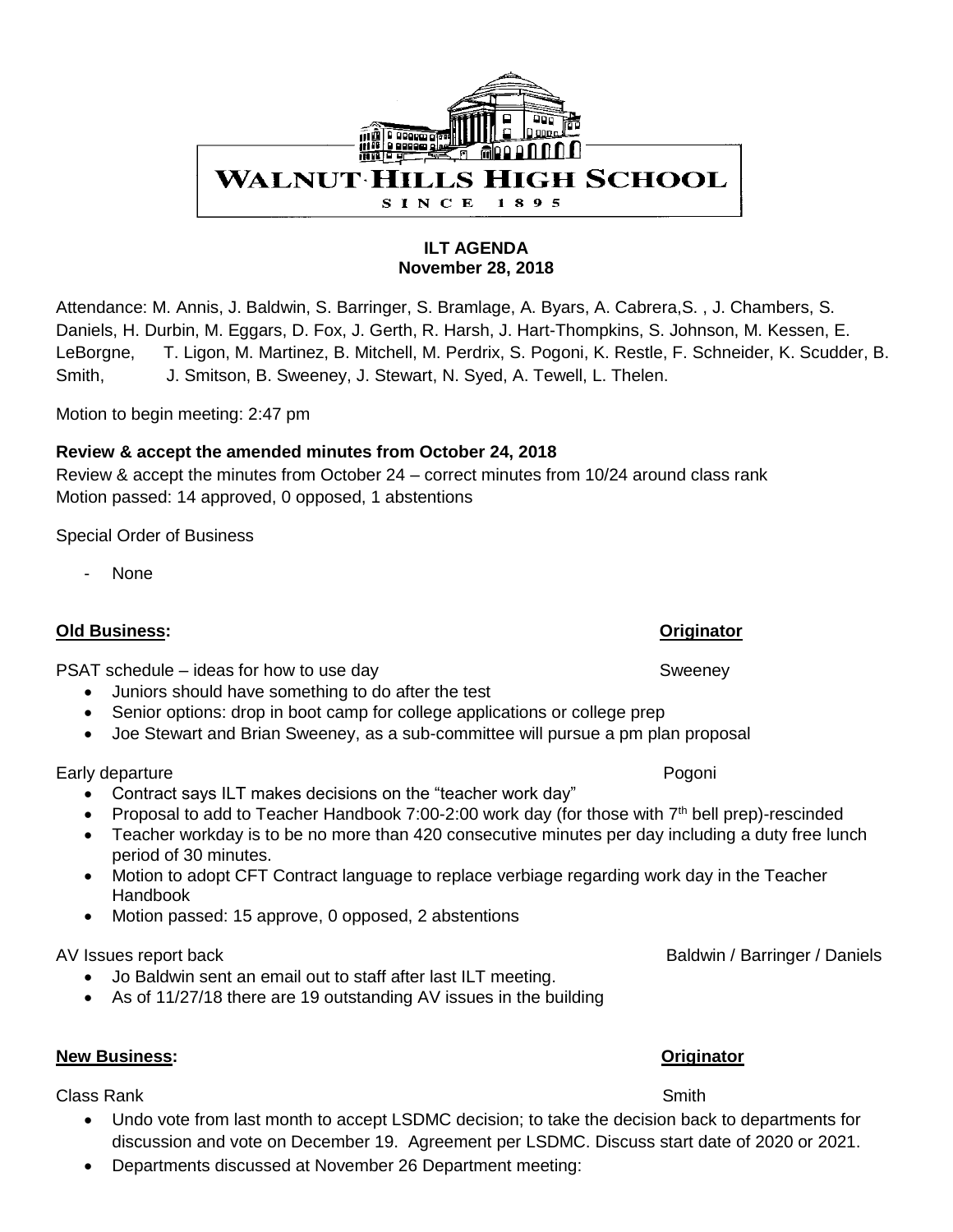- o MFL: eliminate class rank
- o Fine Arts: eliminate class rank, begin 2020
- o Library: eliminate class rank
- o Science: eliminate class rank
- o Team One (Bramlage): One team does not support because of decision making process (LSDMC vote) and one team supports to eliminate class rank
- $\circ$  Team Two (Kessen): One team does not support because of decision making process (LSDMC vote) and one team supports to eliminate class rank
- $\circ$  Team Three (Thelen): Team one would like to see a survey of stakeholders and Team two would like to know if the LSDMC has the power to override the district policy:
	- Yes, legal counsel and Assistant Superintendent stated that class rank is recommended, not required of CPS schools
- o Social Studies: 50/50 to eliminate class rank
- o Classics: eliminate class rank, but still undecided on Valedictorian and Saluatorian
- o ELA: eliminate class rank
- o PE/Health: 50/50 to eliminate class rank
- o Math: eliminate class rank
- o Counseling: 50/50 to eliminate class rank
- Send recommendations to LSDMC reps

AP Policy Changes **Stewart** Stewart Stewart **Stewart** 

- If a student withdraws from an AP course after the tests have been ordered there will be a \$40 fee o Generally mid-October
- College Board is going to take over bubbling

Absence make up policy and the stewart of the Stewart / Tewell

- Anna sent out an email with a rough draft of a make-up policy proposal
- The make-up policy is in response to concerns shared at BLT meeting
- Every teacher has their own policy ranging from no late work, turn in by the end of the quarter, to a set number of days to submit missing work due to absence.
- The proposal is to create a uniform policy across the school for absences that count as make-up
	- o Unexcused-teacher approval
	- o Student responsibility to collect and submit on time
	- o Student tracks make-up work timeline
- Look for old wording and review at ILT
	- $\circ$  John will ask Joanie for old verbiage on make-up policy in Student Handbook

Women in History **Ormsby Accounts** 2008 12:00 Normsby Ormsby Ormsby Ormsby Ormsby Ormsby Ormsby Ormsby Ormsby Ormsby Ormsby Ormsby Ormsby Ormsby Ormsby Ormsby Ormsby Ormsby Ormsby Ormsby Ormsby Ormsby Ormsby Ormsby Ormsby

- This course would be for grades 11 and 12
- Beth polled 90 students: there was a lot of student interest in the course
- The proposal is to add the course to the course guide and if there is enough interest, students optioning for the course, it would be offered.
- How does it impact other electives?
- Could it be a semester course?
- Motion to accept the course as presented as a year-long AA course. M. Perdrix. Seconded by S. **Barringer**
- Motion passes: 8 approve, 5 opposed, 2 abstentions